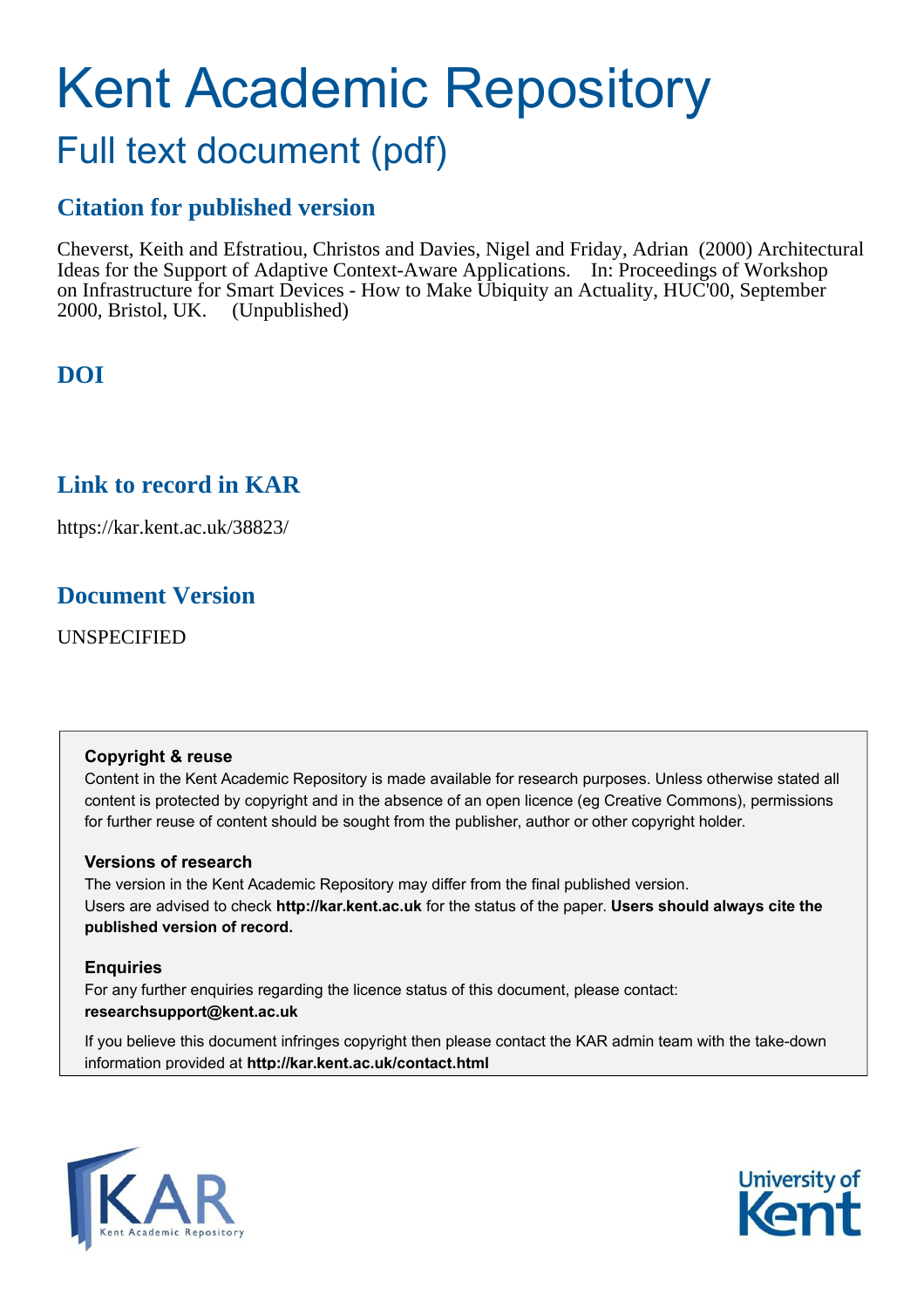#### **Architectural Ideas for the Support of Adaptive Context-Aware Applications**

*Keith Cheverst, Christos Efstratiou, Nigel Davies and Adrian Friday*

Distributed Multimedia Research Group, Lancaster University, e-mail: kc@comp.lancs.ac.uk

#### **1. INTRODUCTION**

Mobile applications are required to operate in environments characterised by change. More specifically, the availability of resources and services may change significantly during a typical period of system operation. As a consequence, adaptive mobile applications need to be capable of adapting to these changes to ensure they offer the best possible level of service to the user. Our experiences of developing and evaluating adaptive context-aware applications in mobile environments has led us to believe that existing architectures fail to provide the necessary support for such applications. Moreover, we believe that current research in this area is also failing to address the core requirements of this class of application, i.e. the need to support coordinated action between application and system components and the resolution of conflicts caused by the need to adapt to multiple contextual triggers.

Current adaptive mobile applications are built using one of two approaches: either the adaptation is performed by the system which underpins the application (in an attempt to make transparent the effects of mobility) or the application itself monitors and adapts to change. In some cases, these approaches are combined as, for example, in the MOST system [1] where the middleware platform adapts the operation of the network protocol in the face of changes in QoS and, additionally, reports these changes to the application to enable application level adaptation.

An analysis of current approaches to supporting adaptation reveals two important facts. Firstly, support for adaptation is often fragmented with a range of mechanisms being used to notify applications of changes in different environmental and contextual attributes [2]. Secondly there is a clear, yet incomplete, set of directed information flows within the system. More specifically, applications typically notify the system of their requirements and invoke internal (to the application) mechanisms to achieve their objectives. Correspondingly, the system is usually able to notify the application of changes in attributes that are of relevance to the application. However, the authors believe that these information flows are not sufficient. An additional flow is required, that of control messages from the system to the applications. In this paper, we explore the need for a unified architecture which can support multiple contextual attributes coupled with a control flow mechanism.

#### **2. DRAWBACKS OF CURRENT APPROACHES**

Mobile systems need to be capable of adapting to a wide range of attributes such as network bandwidth, location, power etc. In general, current mobile systems provide support for adaptive applications by notifying applications when certain 'interesting' changes in attributes occur, e.g. when bandwidth falls below some specified minimum level. It is then the responsibility of the application to adapt in an appropriate way, e.g. by reducing its bandwidth requirements. However, this approach can lead to inefficient solutions because of the lack of support for enabling coordination between the adaptation policies of multiple applications that may co-exist on the same system. In addition, when using this approach in isolation, there can be insufficient control over the implications of having multiple, and possibly conflicting, attributes triggering adaptation. In the following scenarios, we illustrate the kind of problems that can occur when relying upon a simplistic notification based approach and isolated, uncoordinated, application adaptation.

#### **2.1 The Need for Coordinated Application Adaptation for Power Management**

This scenario illustrates the need for coordination in order to achieve efficient power management on a mobile system. One existing approach for handling power management, i.e. the ACPI model, is to enable the operating system to switch hardware resources into low power mode when not in use, e.g. spinning down the hard-disk. This approach requires that applications leave hardware resources in an idle state for sufficient periods of time to make the transition between idle and active states worthwhile. Although this approach is suitable when only one application is running on a mobile device, the approach can prove ineffective when multiple applications or system services are sharing hardware resources. In more detail, the lack of coordinated access to hardware resources can result in poor utilisation of the shared resource and therefore sub-optimum power management. For example, consider the case of multiple applications that implement an auto-save feature. In the absence of any coordination between applications each application may choose to checkpoint its state to the disk at an arbitrary time, without considering the state of the disk (i.e. spinning or sleeping). In contrast, if applications are able to coordinate their access to the hard-disk then access to the disk can be clustered, allowing longer periods of inactivity. This latter approach is clearly more power efficient than the situation in which usage of the hard-disk is completely arbitrary and uncoordinated.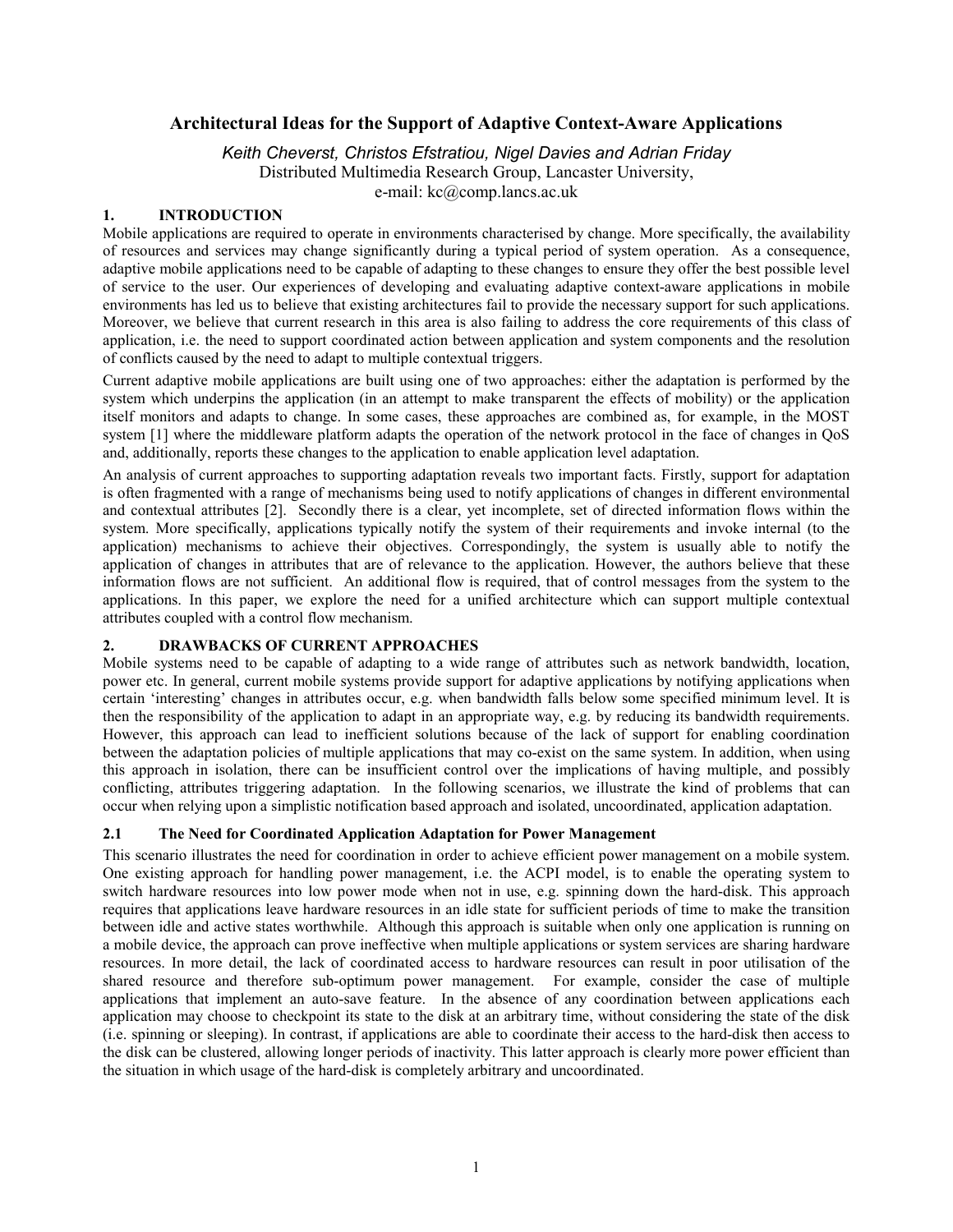#### **2.2 The Problem of Conflicting Adaptation**

In this scenario, we illustrate the potential problems that can occur in a system that utilises separate adaptation mechanisms for different attributes. We consider a hypothetical mobile system that utilises two independent adaptation mechanisms, one for managing power and the other for managing network bandwidth. The two mechanisms can conflict with one another as the following example illustrates. If the system needs to reduce power consumption, the power management mechanism will request those applications that are utilising network bandwidth to postpone their usage of the network device in order to place the network device in sleep mode. As a consequence of applications postponing their use of the network, the available network bandwidth increases. However, the network adaptation mechanism will detect this unused bandwidth and notify applications to utilise the spare bandwidth. In this way, the request to utilise available bandwidth is in direct conflict with the request to postpone network usage. In this example if conserving power was the system's primary goal then the instruction given to applications to utilise more bandwidth should have been withheld. Clearly appropriate platform support needs to enable coordination or harmonisation in order to detect and avoid potentially conflicting adaptation mechanisms.

#### **2.3 Using Remote Services**

In this scenario, we consider a client-proxy-server example (e.g. web browsing) in which the proxy object is required to adapt its behaviour based on the context of the client. In this example, the client communicates with the proxy using a wireless link but communication between the proxy and the server is via wired networks. Traditionally, where the bandwidth between the client and the proxy is limited, a common solution is to compress the data at the proxy and then perform decompression at the client. However, the limited processing power on the mobile device constrains the extent to which processor-intensive decompression can occur on the client and therefore the potential for reducing the bandwidth of the transmitted stream. Furthermore, this implies that the processing demands of other applications on the mobile host has a direct impact on the potential for reducing bandwidth requirements. Consequently, if gaining a reduction in the bandwidth requirements of the wireless link has a high priority then this could be achieved by maximising the available processing power for decompression on the client, possibly by reducing the allocation of processing time to other processes.

An additional complication to this scenario is based on the fact that the client will not necessarily have sufficient information to determine whether or not the use of a proxy object is the appropriate solution for dealing with the problem, i.e. a perceived lack of network bandwidth. Indeed, the actual cause behind the perceived low network bandwidth could be due to a problem at the server or on the wired network. In either of these cases, the interposition of a proxy object would not help address the bandwidth problem and would in fact add further delay into the system. This example highlights the desirability of adopting an end-to-end approach towards adaptation and, as such, requires the monitoring of all components involved in the interaction.

#### **2.4 Utilising Alternative Location Sensing Mechanisms**

This scenario considers the case of supporting multiple services for providing similar contextual information. In this case, we consider a location aware system that is capable of sensing its current location through two different mechanisms: a local GPS device and via beaconing in a cell-based wireless network. Using the latter mechanism, the system can identify the current cell in which it operates and thus specify its location. Although both mechanisms provide the same contextual information they have significantly different characteristics. In more detail, the GPS mechanism is typically the more accurate (with accuracy in the region of 5m) but does require extra power to operate. Alternatively, the network-based solution is generally less accurate (depending on the size of a cell, e.g. approximately 200m for WaveLAN) but has little or no addition power consumption requirements given that the network device is already in use by the system. It follows that if accurate location information was required (and concern over additional power usage was not an important issue) then the mobile system would select to use the GPS based solution. Alternatively, if the lifetime of the systemís batteries (and therefore operation) was more important than achieving greater location accuracy then the network location mechanism would be more appropriate. Should more than one application on the host require location information, then it would be preferable if they all utilised the same mechanism, so that resources would not be wasted.

The adaptive strategy that would be most appropriate depends on both the user's requirements and the context of other attributes, such as power. In order for the system to make such decisions there is a basic requirement for system-wide adaptation policies. Without such policies, coordinated adaptation on the use of alternative context retrieval mechanisms is difficult because each application relies on a single mechanism without being able to identify the implications of its operation on other system resources and, consequently, other applications.